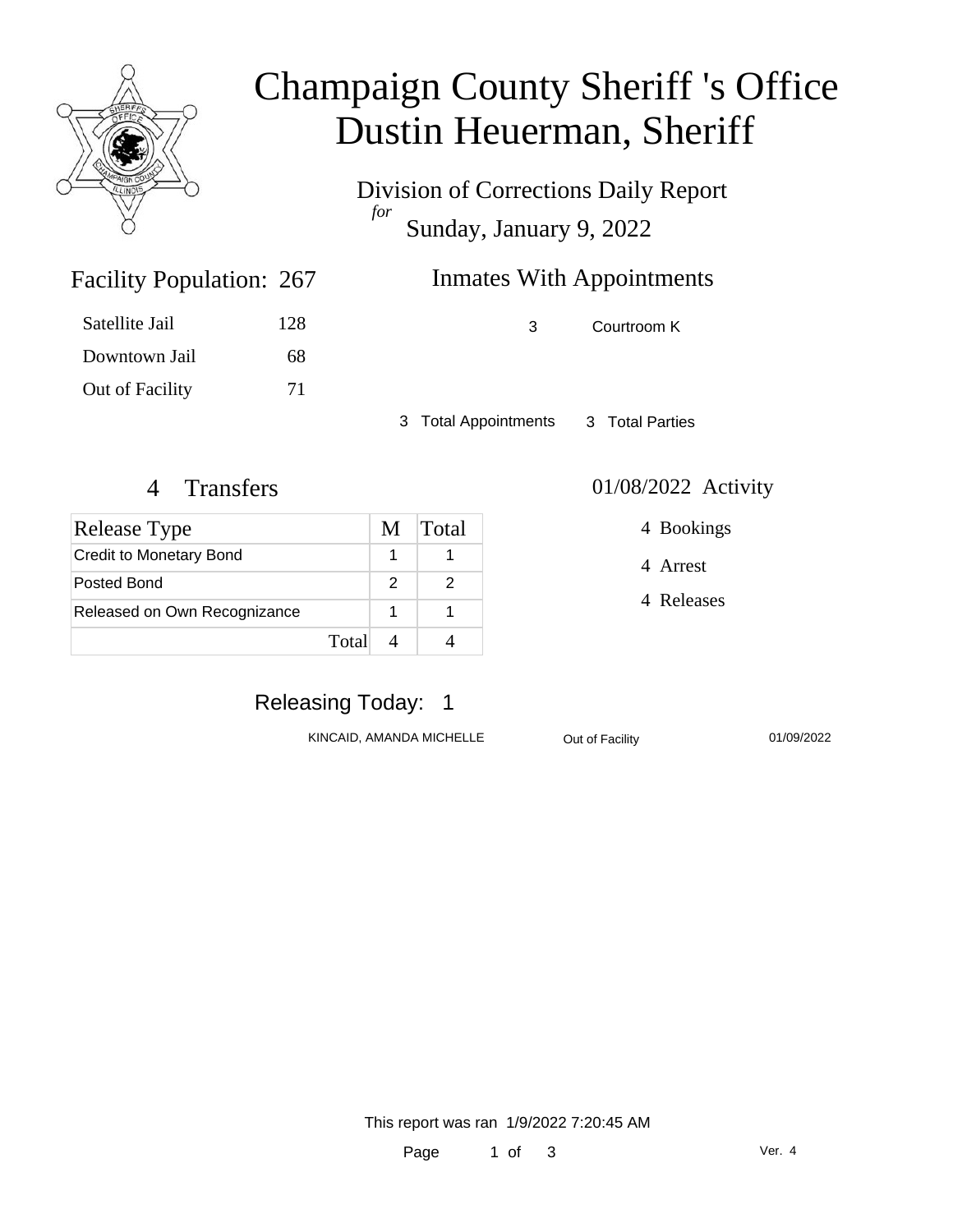

# Champaign County Sheriff 's Office Dustin Heuerman, Sheriff

Division of Corrections Daily Report *for* Sunday, January 9, 2022

#### Custody Status Count

- Electronic Home Dentention 12
	- Felony Arraignment 5
		- Felony Other 1
	- Felony Pre-Sentence 8
		- Felony Pre-Trial 203
	- Felony Pre-Trial DUI 3
	- Felony Sentenced CCSO 2
	- Felony Sentenced IDOC 17
		- Hold Other 3
		- Misdemeanor Pre-Trial 3
- Misdemeanor Sentenced CCSO 3
	- Petition to Revoke 2
	- Remanded to DHS 3
	- Traffic Sentenced CCSO 2
		- Total 267

This report was ran 1/9/2022 7:20:45 AM